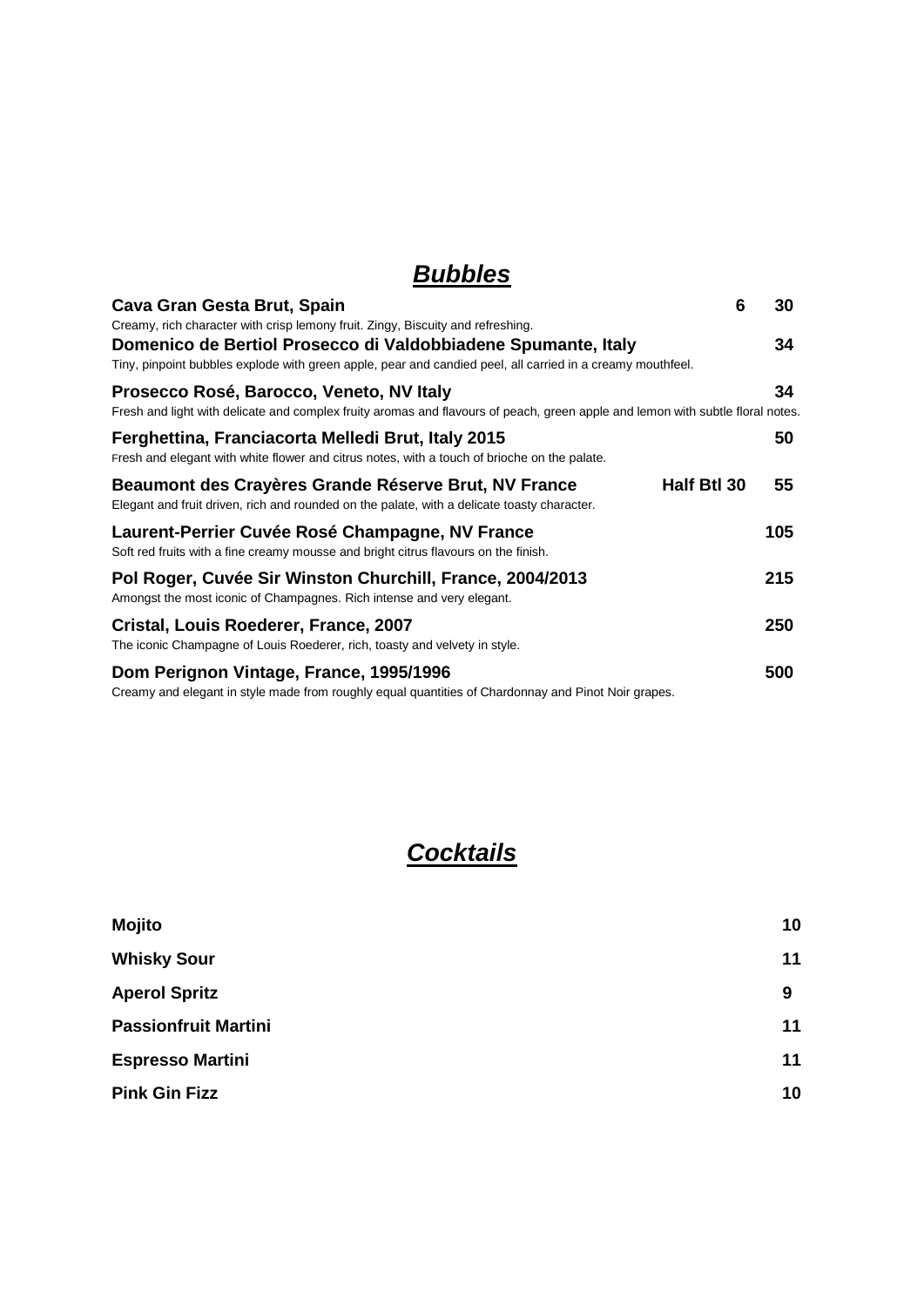### *Whites*

| Chenin Blanc, Aloe Tree, Western Cape, South Africa, 2020                                                                                                           | 8  | 22  |
|---------------------------------------------------------------------------------------------------------------------------------------------------------------------|----|-----|
| A delicious example, just off dry with crisp, green apple style fruit flavours and is very easy drinking in style.                                                  |    |     |
| Inzolia, Meridia, Terre Siciliane IGT, Italy 2021                                                                                                                   | 8  | 23  |
| Inzolia is an ancient Sicilian grape variety making aromatic, fresh zesty whites with hints of almond and citrus flavours.                                          |    |     |
| Sauvignon Blanc Weka, Marlborough, New Zealand, 2021                                                                                                                | 10 | 30  |
| Vibrant and zesty with pronounced aromas and flavours of passion fruit and citrus.                                                                                  |    |     |
| Verdejo, Silga, Rueda, Spain (Organic), 2020                                                                                                                        |    | 25  |
| A really bright, vibrant and fresh white wine with delicate but complex flavours.                                                                                   |    |     |
| Viognier, Paul Antonin, France, 2019                                                                                                                                |    | 26  |
| Wonderfully fruity and fragrant wines with peach, mango and apricots, complimented by rose and honeysuckle.                                                         |    |     |
| Verdicchio dei Castelli di Jesi, Classico DOC, Rione, Italy, 2020                                                                                                   |    | 28  |
| A dry, fresh and elegant wine with lightly fruity aromas and the delicate scent of almond and wisteria flowers.<br>Pinot Grigio, La Di Motte, Trentino, Italy, 2020 |    | 28  |
| A lovely single estate Pinot Grigio from lower yielding vines. with great richness and character.                                                                   |    |     |
| Solaris, Parvills Vineyard, Epping, Essex, 2019                                                                                                                     |    | 32  |
| A full bodied dry wine with citrus notes.                                                                                                                           |    |     |
| Godello, Ondas Del Alma, Pazo das Tapias, Galicia, Spain, 2020                                                                                                      |    | 34  |
| A rare grape from the Iberian Peninsula with mouth-watering flavours of grapefruit and lemon zest with a smoky minerality and                                       |    |     |
| subtle salinity.                                                                                                                                                    |    |     |
| Chardonnay, Secret Cellars, Monterey County, USA, 2017                                                                                                              |    | 35  |
| This Chardonnay leans toward a riper and fuller style, with tropical fruit notes. Oak aging adds layers of vanilla, spice, butter                                   |    |     |
| and toasted hazelnut.                                                                                                                                               |    |     |
| Albarino, Linar de Vides, Spain, 2019/2020                                                                                                                          |    | 35  |
| Pronounced peach, honeysuckle and stone fruits with a creamy mouthfeel.                                                                                             |    |     |
| Riesling, Colla Langhe, Poderi Colla, Piemonte, Italy, 2019                                                                                                         |    | 38  |
| A rare and stunning example with lime cordial, steely freshness and delicate floral notes.                                                                          |    |     |
| Jonty's Ducks, Pekin White (Organic), Avondale, Paarl, South Africa, 2017                                                                                           |    | 38  |
| Mouth-watering, ripe tropical flavours and aromas, with great intensity and freshness.<br>Horsmonden Dry White, Davenport, Sussex, England, 2018                    |    | 38  |
| Gorgeous English Bacchus blend with elderflower aromas and flavours. Simply delicious.                                                                              |    |     |
| Grüner Veltliner, Alaun, Harm Weingut (Organic), Austria, 2019                                                                                                      |    | 40  |
| Pale straw colour with green hues, citrus and ripe pear flavours, balanced by refreshing acidity.                                                                   |    |     |
| Pinot Gris (Organic), Domaine Diringer, Alsace, France, 2019                                                                                                        |    | 42  |
| A wonderful organic Pinot Gris with aromas of ripe pears and hints of acacia honey and spice on the palate.                                                         |    |     |
| Pouilly Fumé, Genetin, Domaine Tinel-Blondelet, France, 2019                                                                                                        |    | 48  |
| A mineral-laced, dry, fruity wine with a smoky accent and wonderful notes of citrus. Elegant and powerful.                                                          |    |     |
| <b>Pouilly Fuisse, David Fagot, France, 2018</b>                                                                                                                    |    | 52  |
| Beautifully rounded with aromas of white fruits and a hint of minerality.                                                                                           |    |     |
| <b>Chablis 1er Cru Beauroy, Alain Geoffroy, France, 2019</b>                                                                                                        |    | 55  |
| Fresh and vibrant with aromas of green apples, lemon zest, spring flowers, and characteristic flint and chalk notes. Smooth with                                    |    |     |
| a lovely minerality                                                                                                                                                 |    |     |
| Meursault, Vallet Vignes, France, 2018                                                                                                                              |    | 95  |
| Tangy and full flavoured, this White Burgundy is pure opulence. Just 7 bunches of hand harvested grapes per vine!                                                   |    |     |
| Chateauneuf-du-Pape, Blanc, France 2013                                                                                                                             |    | 95  |
| Full bodied, vibrant and aromatic with great fruit concentration and flavour intensity.                                                                             |    |     |
| Puligny Montrachet 1er Cru, Champ Canet, Pernot Belicard, France, 2018                                                                                              |    | 125 |
| Truly exceptional Premier Cru from a great domaine. Fresh orchard fruit, citrus peel and mineral combine seamlessly with soft,<br>creamy oak.                       |    |     |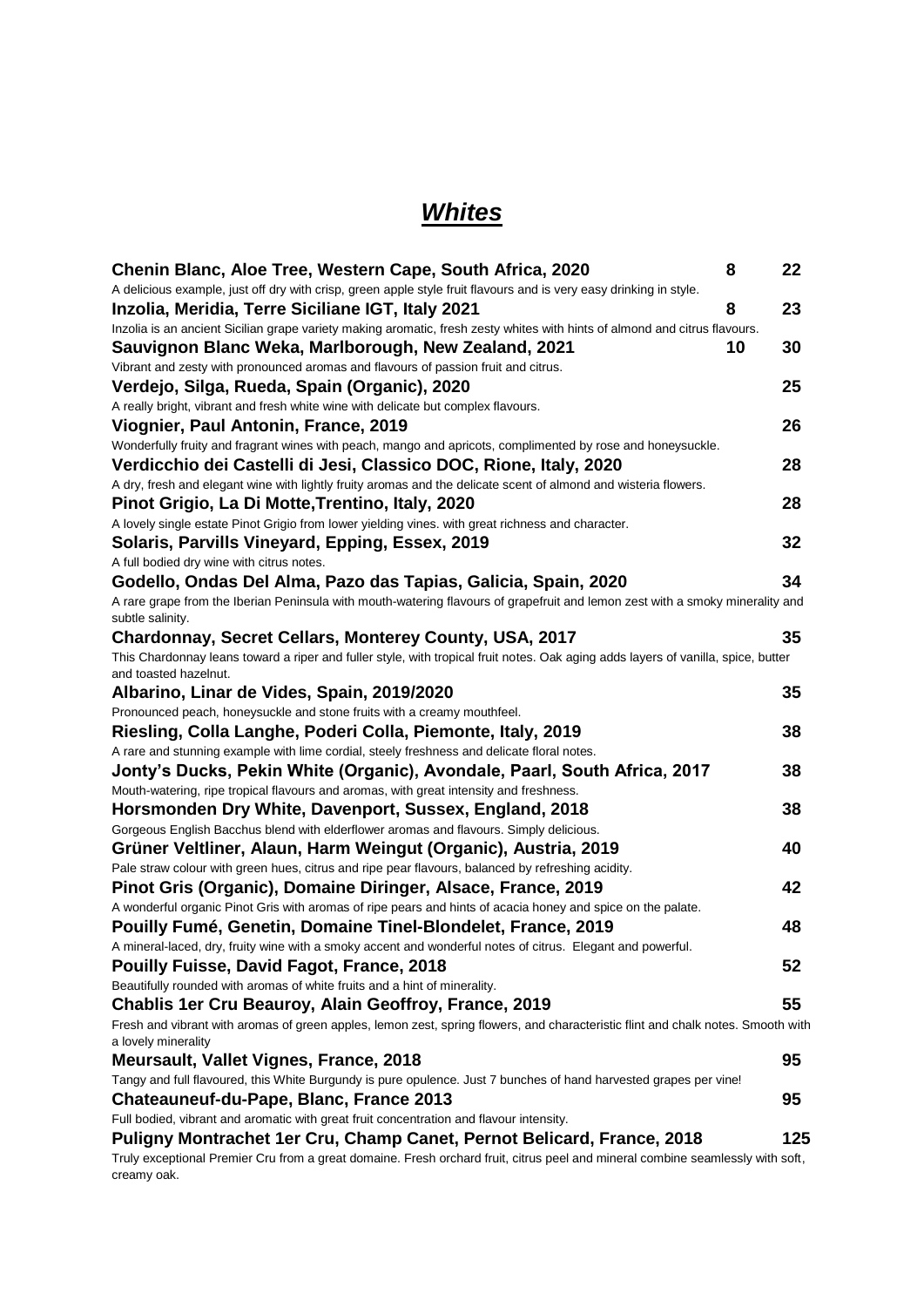# *Reds*

| Pinot Noir, Calusari, Viile Timisului, Romania 2020<br>Romania's cool climate is becoming a source for wines with great acidity & fresh fruit character.                                 | $\overline{7}$ | 22  |
|------------------------------------------------------------------------------------------------------------------------------------------------------------------------------------------|----------------|-----|
| Woolloomooloo, Shiraz, Australia, 2020<br>Classic black fruit flavours and full body of an Aussie Shiraz along with a peppery and spicy complexity                                       | 8              | 23  |
| Malbec, Zapam Zucum (Organic), La Rioja, Argentina, 2020<br>A full bodied, dark, rich and juicy wine, with aromas of dark fruits and hints of vanilla.                                   | 10             | 29  |
| Merlot, Colo Colo, Central Valley, Chile, 2019<br>A smooth juicy, softly oak-aged Merlot, medium-bodied in style, with red berry fruit flavours and hints of vanilla.                    |                | 24  |
| Pinotage, Douglas Green, South Africa, 2020<br>Unique to South Africa, this oak aged Pinotage is rich, with crushed strawberry fruit flavours, notes of vanilla and soft ripe<br>tannins |                | 25  |
| Tenuta Rubino Negroamaro, Salento IGT, Italy, 2019                                                                                                                                       |                | 27  |
| An intense and smooth wine. Fruity and spicy on the palate, it combines its structure with balanced acidity and well-defined<br>tannins.                                                 |                |     |
| Cotes du Rhone(Organic), Domaine La Guintrandy, France 2019<br>A beautiful organic wine made from old vines; supple with red berry fruits and hints of spice.                            |                | 32  |
| Primitivo, Villa Schinosa, Puglia IGT, Italy, 2018<br>A gorgeous red wine; intense with blackberry fruit flavours and hints of dark chocolate.                                           |                | 36  |
| Jonty's Ducks, Pekin Red (Organic), Avondale, Paarl, South Africa, 2016<br>A rich, rustic red. Oak aged with sumptuous flavours of blackcurrant, spice and dark chocolate.               |                | 38  |
| Cabernet Sauvignon, Secret Cellars, Paso Robles, United States, 2016<br>A dark, rich brooding red with flavours of blackcurrant, spice and notes of dark chocolate.                      |                | 40  |
| Malbec Altepes, Single Vineyard, Enrique Foster, Medoza, Argentina, 2017<br>A rich, intense single vineyard Malbec from low yielding vines. Only one bottle is produced per vine.        |                | 45  |
| Barbera d`Asti le Gagie, Tenuta La Meridiana, Italy, 2016<br>Rich yet supple in style with dark cherry flavours and hints of vanilla and spice.                                          |                | 46  |
| Alvides Crianza, DO Ribera del Duero, Spain, 2016<br>A stunning oak aged Tempranillo, with deep flavours of dark fruit, smoke, pepper and spice. Full bodied with balanced acidity.      |                | 47  |
| Rioja Reserva, Soligamar, Spain, 2014<br>Sublime Reserva, aged 25 months in new French oak barrel; one of the best Riojas we have tasted.                                                |                | 49  |
| Pomerol, Chateau Hermitage Mazeyres, France 2018<br>Silky rich, plummy Pomerol from a family Chateau just west of its famous neighbour Chateau Le Pin.                                   |                | 62  |
| Brunello di Montalcino, Ferrero, Italy, 2014<br>A rich and full bodied Brunello with notes and aromas of dark fruit and cherry, aged in French oak.                                      |                | 76  |
| Nuits St Georges, Domaine J Drouhin Côte d'Or, France, 2015<br>Exquisite Pinot Noir with silky crushed raspberry and cherry flavours and notes of spice, smoke and chocolate.            |                | 85  |
| Hermitage Delas, Domaine Des, Tourettes, France, 2012<br>Full, Blackcurrant, Peppery, Powerful with ripe tannins on the final                                                            |                | 115 |
| Castillo yGay Gran Reverva, Spain, 2009<br>A classic Rioja with an elegant bouquet, satin texture and impeccable balance.                                                                |                | 150 |
| Echezaux Grand Cru. Burgandy, France, 2010<br>Balanced and full bodied with fruity and smoke notes                                                                                       |                | 230 |
| Lynch Bages Pauillac, Bordeaux, France, 2006<br>Medium, Opulent and complex, peppery, ripe and melty tannins                                                                             |                | 310 |